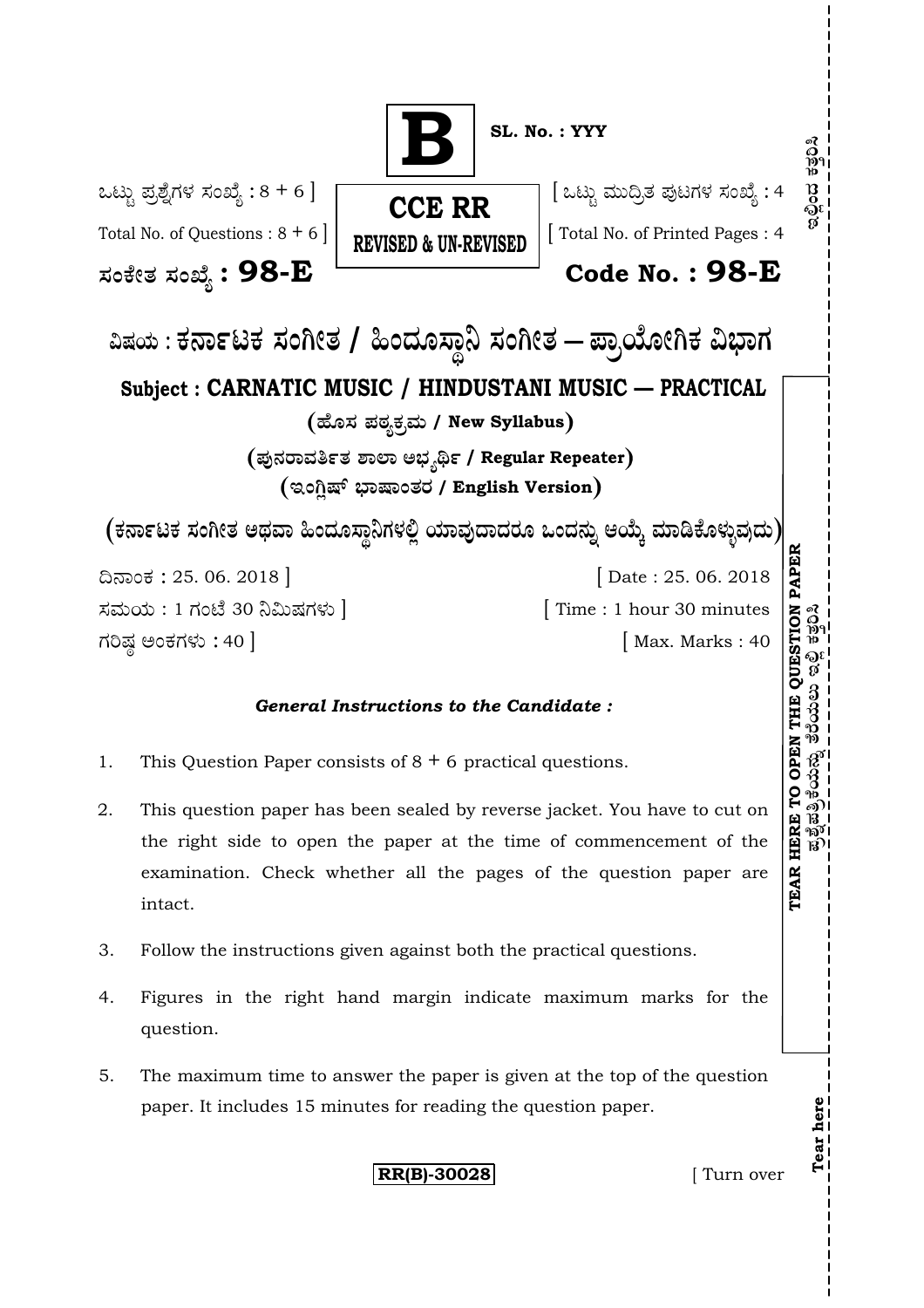### **98-E** 2 **CCE RR**

# **CARNATIC MUSIC**

|    | 1. 5th Sarale varase $-3$ speeds.     | $\mathbf 5$ |
|----|---------------------------------------|-------------|
| 2. | Dhruva tala Alankar — 3 speeds.       | $\mathbf 5$ |
| 3. | Janti Varase $-\,3$ speeds.           | $\mathbf 5$ |
| 4. | One Pillari Geet.                     | $\mathbf 5$ |
| 5. | One Samanya Geet — Raga Kamboji.      | $\mathbf 5$ |
| 6. | One Sanchari Geet.                    | $\mathbf 5$ |
| 7. | Madhyam Kal Kriti — Raga Hamsadhwani. | $\mathbf 5$ |
| 8. | Vilamba Kal Kriti - Only Pallavi.     | $\mathbf 5$ |

**RR(B)-30028**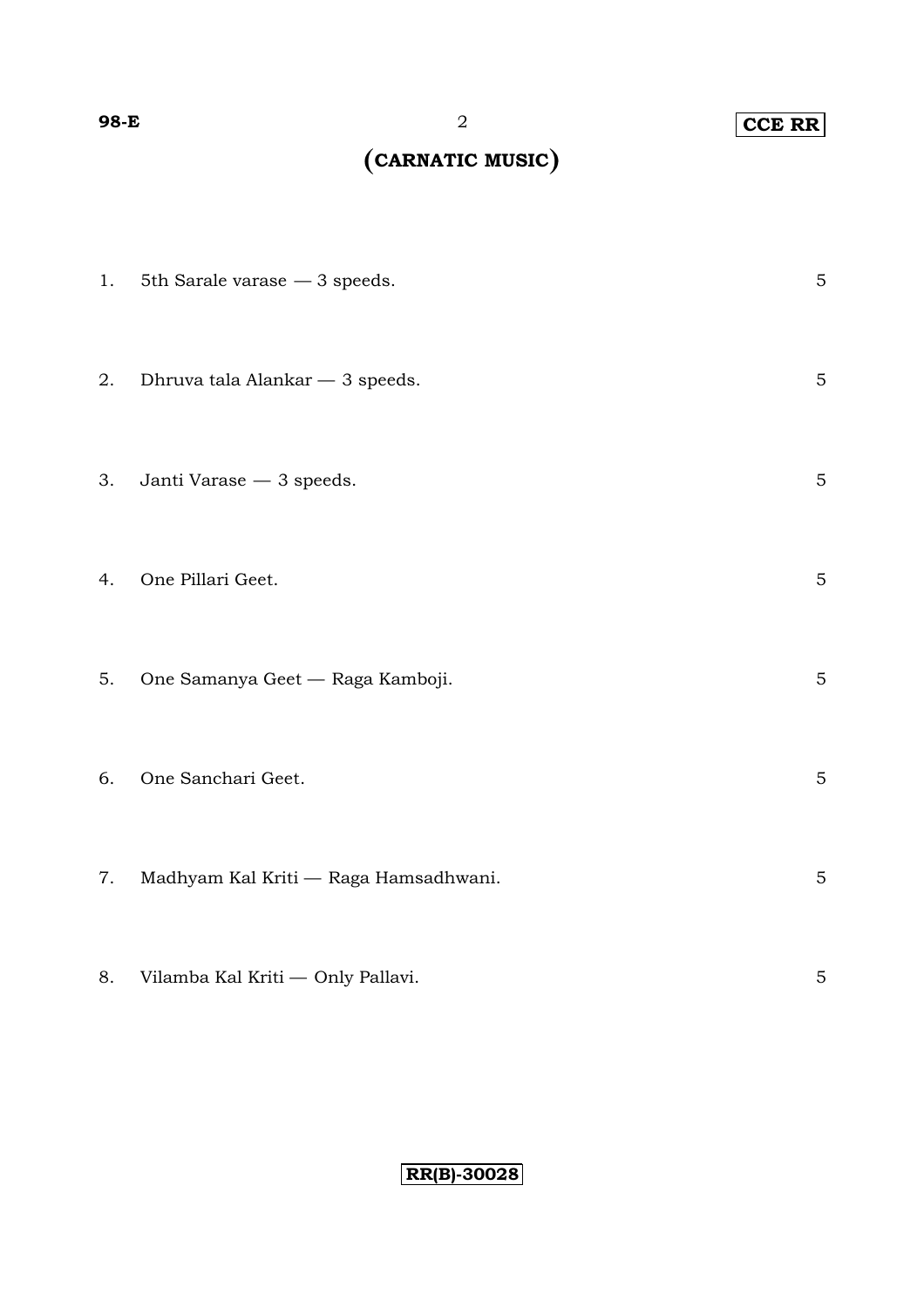### **CCE RR** 3 **98-E**

## **HINDUSTANI MUSIC**

| 1. | Sing a Dasarapada or Vachan geet with Shruti.       | $\overline{5}$ |
|----|-----------------------------------------------------|----------------|
| 2. | Sing Prarambhik Swara Aroha-Avaroha in three layas. | 8              |
| 3. | Sing a Swara geet.                                  | 6              |
| 4. | Sing a Lakshan geet in any one Raga.                | 5              |
| 5. | Sing Chhota Khayal with Alap-Taan in any one Raga.  | 10             |
| 6. | Give the information of any one tala.               | 6              |

 $\overline{\phantom{0}}$ 

## $RR(B) - 30028$